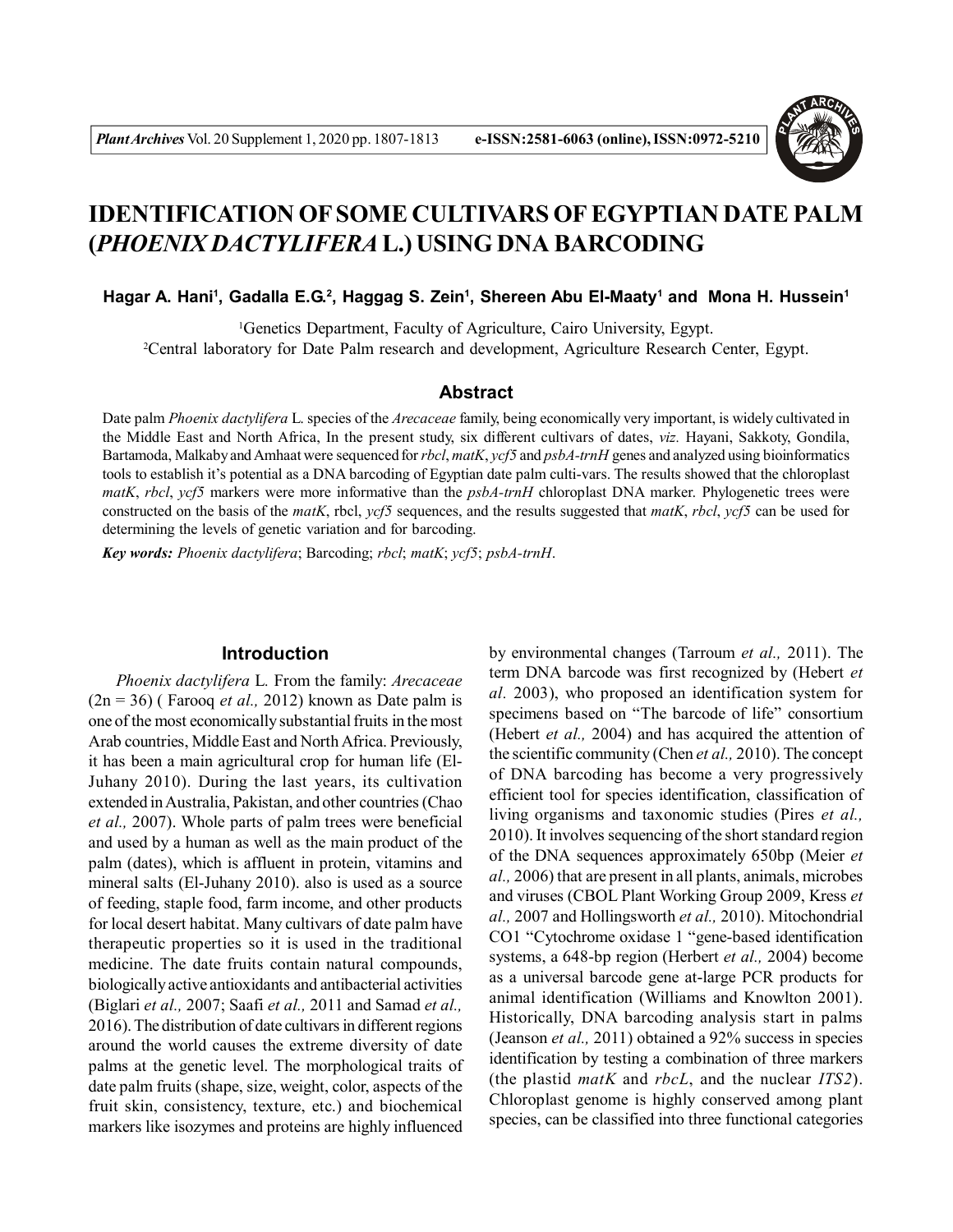(1) protein coding genes, (2) introns and (3) intergenic spacers; the latter two considered as noncoding regions which are a primary source of data for molecular systematic, phylogeographic studies and DNA barcode for plants (Shew *et al.,* 2007)**.** Chloroplast DNA markers are used for precise identification of all plant species (Chase *et al.,* 2005; CBOL Plant Working Group, 2009; Devey *et al.,* 2009; Fazekas *et al.,* 2009; Chen *et al.,* 2010; Al-Qurainy *et al.,* 2011; Ahmed *et al.,* 2014 and Ahmed *et al.,* 2016). A variety of loci from chloroplast genome including *rbcL*, *rpoB*, *rpo*C1, *ndhJ, accd, psbA -trnH* spacer, and *mat*K, have been tested for a potential DNA barcoding of plants with different degrees of variation and identification ability (Kress *et al.,* 2007; Lahaye *et al.,* 2008; Chen *et al.,* 2010; Hollingsworth *et al.,* 2011 and Ahmed *et al.,* 2014). Other techniques used to identify plant species as a biochemical marker has many restrictions. So there is a pressing requirement for using a precise technique at least for the most economical cultivars with higher trade value (Khan *et al.,* 2012). Subsequently, the major objective of this work was to identify some cultivars of the most economically Egyptian date palm using plastid loci (*rbcl, matK, ycf5,* and *psbAtrnH*) and nuclear locus ITS (Internal Transcripted Spacer) to test it's potential as a barcode for accurate identification of date cultivars.

## **Materials and methods**

## **Plant materials and DNA extraction**

The young leaves of six Egyptian cultivars of date palm (Hayani, Sakkoty, Gondila, Bartamoda, Malkaby and Amhaat) were collected from Palm Research Center in Aswan and Giza, then stored at -80°C. Frozen tissues were immersed in liquid nitrogen and mashed using a sterile mortar and pestle to obtain a fine powder. The total genomic DNA was extracted using CTAB method



**Fig. 1:** DNA extraction gel of six date palm cultivars.

Keb-LIanes et al. (2002) Fig. 1.

## **Primer design**

The sequences of universal primers *ITS* (Internal Transcripted Spacer) region and *ycf5* (the gene that required for Cytochrome biogenesis and encoding an approximately 320-residue protein of unknown function) based on the conserved region of 18S, 5.8S, also from monocotyledons, gymnosperms, mosses, and medical plant species were extracted from GenBank using the keywords "ITS", Internal transcripted spacer, and "*ycf5*" in the annotation. (Chiou *et al.,* 2007; Chen *et al.,* 2010; Pang *et al.,* 2012). As well as the sequence of specific primers rbcl (4-Ribulose-1, 5-Biophosphate Carboxylase/ Oxygenase Large Subunit) gene it catalyzes the carboxylation of ribulose-1, 5-bisphosphate (Dhingra *et al.,* 2004), matK ( maturase K The protein it encodes is an intron maturase, a protein that splices introns this protein retains only a well conserved domain X and remnants of a reverse transcriptase domain (Zoschke *et al.,* 2010; YU *et al.,* 2011), and *psbA-trnH* (an intergenic spacer (IGS) a region of non-coding DNA between gene *psbA* and *trnH*). Based on conserved regions of different cultivar of *Phoenix dactylifera* were extracted from Gene bank in FASTA format, multiple sequence alignment was done via Clustal omega>EMBL-EBL followed by manual correction of the alignment sequencing.To reduce error, all sequences were subjected to accurate processing, removed Ns (low-quality sequences with more than 1% nucleotides), the longest and shortest 1% sequences were treated as outliers and excluded, after that the Primer-blast was used to design target-specific primers. (Pang *et al.,* 2012).

# **PCR amplification and sequencing of candidate DNA Barcodes**

A total volume of 25 µL of PCR mixture contained the following: 12.5 µL Taq PCR Master Mix (Qiagen), yielding a final concentration of 200 µM of each deoxynucleotide and 1.5 mM MgCl<sub>2</sub>, 1  $\mu$ M of each primer (Humanizing genomics, macrogen), 2 µL genomic DNA, and adjusted the rest with sterile distilled water. PCR amplification was performed using a T100 thermal cycler (BioRad, USA), A long ( $14 \times 11$  cm) 1.5% agarose gel in  $1X$  TBE buffer containing 0.25  $\mu$ g/mL ethid-ium bromide was used for electrophoresis of the PCR products.

The sizes of the PCR products resulting from the primer pairs of the specific barcoding gene were determined using a 100-bp and 1kp ladder (Qiagen). Primers and PCR thermal conditions are listed in Table 1. Purified PCR products were sequenced with the primers used for PCR amplification.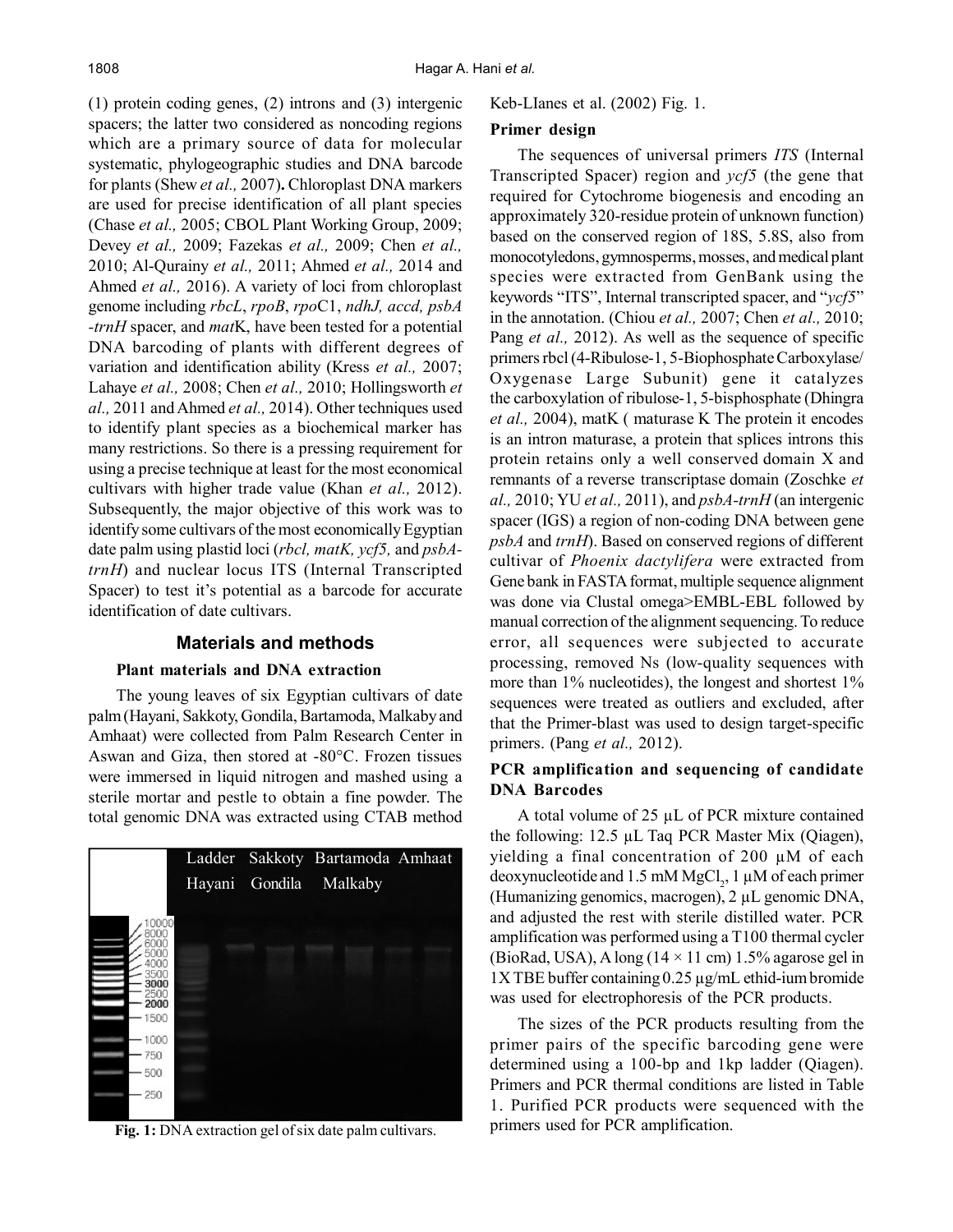| Name of      | Sequence 5'-3'                   | $GC\%$ | <b>Run conditions</b>                 | Size of the  |
|--------------|----------------------------------|--------|---------------------------------------|--------------|
| the Gene     |                                  |        |                                       | marker in bp |
| rbcl         | F:TACAAATTGACTTATTATACTGACTACG   | 32.26  | 94! 5 min, 60! 1 min, 72! 1.5 min +   | 663          |
|              | R:CAAGTAATGTCCTTTGATTTCACC       | 37.5   | 3 sec/cycle, 35 cycles72! 7 min       |              |
| matK         | F:TCTTTACATTTATTGCGATTCTTTCTT    | 29.93  | 94! 5 min, 59.2! 1 min, 72! 1.5 min + | 636          |
|              | R:CAATACGGTACAAAATTTAGCTTAGA     | 29.63  | 3 sec/cycle, 35 cycles72! 7 min       |              |
| $ psbA-trnH$ | E: ACTTTTGTCTTAGTGTATATGAATCGTTG | 31.03  | 94! 5 min, 64! 1 min, 72! 1.5 min +   | 604          |
|              | R:TCTGACCTCCATACTTAGATCGAGATA    | 40.74  | 3 sec/cycle, 35 cycles72! 7 min       |              |
| ycf5         | F:ACTTTAGAGCATATATTAACTC         | 27.27  | 94! 5 min, 53! 1 min, 72! 1.5 min +   | 360-394      |
|              | R:ACTTACGTGCATCATTAACCA          | 38.1   | 3 sec/cycle, 35 cycles72! 7 min       |              |
| <b>ITS</b>   | F:CCTTATCATTTAGAGGAAGGAG         | 40.91  | 94! 5min, 50! 1 min, 72! 1.5 min +    | 707          |
|              | R:TCCTCCGCTTATTGATATGC           | 45     | 3 sec/cycle, 35 cycles 72! 7 min      |              |

**Table 1:** Primers and reaction conditions used in this study.

**Table 2:** Sources of samples, voucher information, and GenBank database accession numbers of DNA sequencesof taxa used in the present study.

| Cultivar  | <b>Sequence characteristics</b> |            |        |                      |            |        |                      |            |     |
|-----------|---------------------------------|------------|--------|----------------------|------------|--------|----------------------|------------|-----|
|           | rbcl                            |            | matK   |                      | ycf5       |        |                      |            |     |
|           | <b>Accession No.</b>            | length(bp) | $GC\%$ | <b>Accession No.</b> | length(bp) | $GC\%$ | <b>Accession No.</b> | length(bp) | GC% |
| Hayani    | MH057656                        | 613        | 44.6   | MG999900             | 575        | 31.8   | MK190869             | 354        | 33% |
| Sakkoty   | MH057657                        | 613        | 44.5   | MG999901             | 575        | 31.5   | MK190870             | 354        | 33% |
| Gondilia  | MH057658                        | 613        | 44.4   | MG999903             | 575        | 31.7   | MK253293             | 354        | 34% |
| Bartemoda | MH057659                        | 613        | 44.3   | MG999904             | 575        | 31.8   | MK253294             | 354        | 33% |
| Malkaby   | MH057660                        | 613        | 44.6   | MG999905             | 575        | 31.9   | MK253295             | 354        | 33% |
| Amhaat    | MH057661                        | 613        | 44.3   | MG999906             | 575        | 31.4   | MK253296             | 354        | 33% |

#### **Data analysis**

The *rbcl, matK, ycf5, psbA-trnH* and *ITS* sequences of all date palm cultivars were uploaded to NCBI, and the Basic Local Alignment Search Tool (BLASTn) was used to perform queries for comparison to alreadyreported sequences in GenBank. All sequences obtained were deposited in GenBank for reference; their accession numbers are provided in Table 2. The sequencing data acquired for all date palm cultivars of the *rbcl*, *matK*, *ycf5*, *psbA-trnH* and *ITS* sequences were aligned using CLUSTAL Omega. Pairwise distance, transitional/ transversional substitutions, and the maximum likelihood substitution matrix were estimated with the MEGA 6.2 software. Phylogenetic trees were inferred by the maximum likelihood (ML), neighbor-joining tree (NJ), and unweighted pair group method with arithmetic mean (UPGMA) methods, which were performed using MEGA 6.2 (Tamura *et al.,* 2013).

#### **Results and Discussion**

## **Efficiency of PCR amplification**

The success rates for *rbcl, matK* and *ycf5* sequences were 100%, Results showed that *rbcl, matK* and *ycf5* provided the highest rates, followed by *psbA-trnH* and *ITS*. Fig. 2, while *PsbA-trnH* spacer primers resulted distinct double bands in all cultivars except Gondila, Even with greatly increased annealing temperature, double bands were still present Fig. 3. *ITS* primer designed for





this study failed to amplify Fig. 4, so *ITS* locus was not included in sequence analysis, PCR amplification *rbcl*, *mat K*, and ycf5 primers showed in fig. 5.

#### **Proposed regions**

The primer pairs chosen using for *psbA-trnH*, *ITS*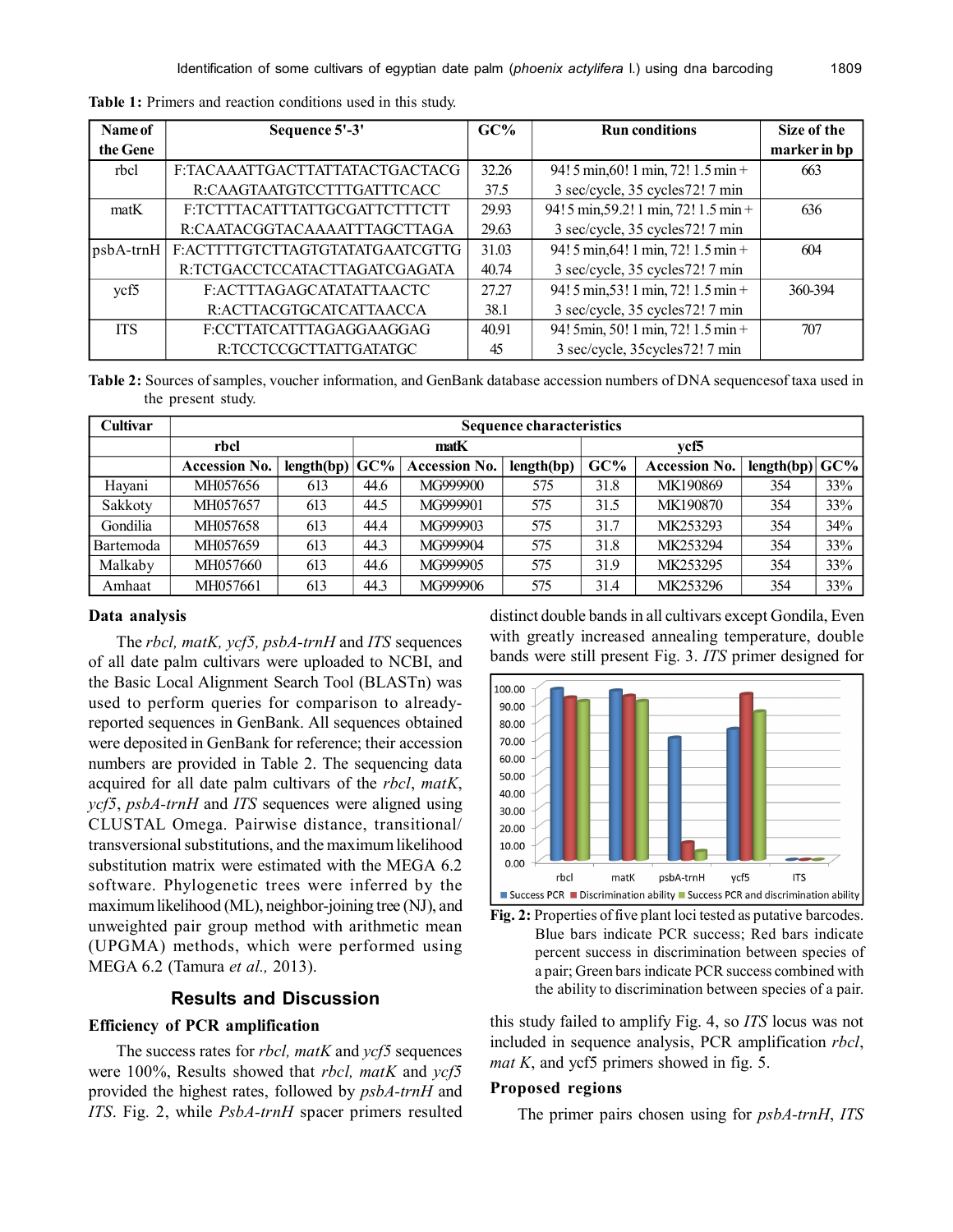

**Fig. 3:** More stringent reaction conditions were applied by running the amplification with the primer annealing temperature at 59 °C-64 °C, double bands were still evident with *psbA-trnH* primer.



**Fig. 4:** ITS primer designed for this study failed to amplify, even with running the amplification with different annealing temperature at 50°C-55 °C.

did not work well for all cultivars Table 3. Non-specific primer binding resulted in multiple bands or complete lack of amplification. Because the purpose of these experiments was to test the functionality and utility of the proposed barcoding conditions and primers (as per www.kew.org/barcoding) on date palm further analyses were performed only on those primers that successfully generated single products under universal conditions for *Ycf5*, an under specific conditions for *rbcl* and *matK*. First, at 350 bp, the *ycf5* region is short as a result followed by *matK* 575 bp, then *rbcl* 615bp. All loci sequences are relatively easy to amplify resulted in a single amplified DNA band. Second, determination of genetic diversity using multiple sequence alignment for evry gene with 6 sequences and calculating the pairwise distance and overall distance (Tamura *et al.,* 2013) Tables 4, 5, 6 confirmed that the *ycf5, rbcl, matK* regions respectively



**Fig. 5:** The products of PCR using published *rbcl*, *matK*, *ycf5* primers, A: *rbcl* primer, B: *matK* primer and C: *ycf5* primer.

possess high genetic diversity. Third, according to the BLAST method, for 42345 species, identification accuracies using the *matK, rbcl, ycf5* regions were 98%, 92%, 80% at the species level, respectively. The inclusion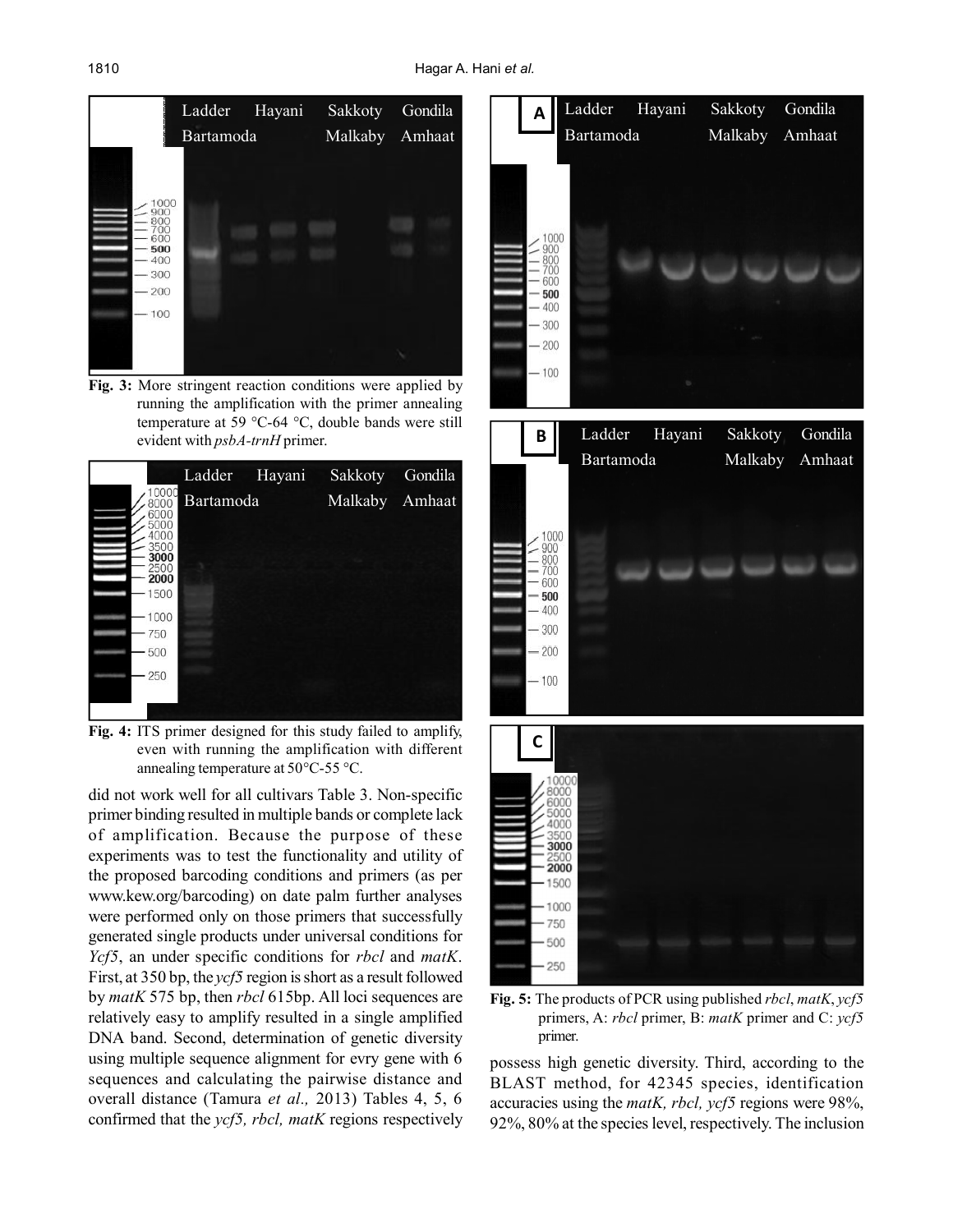of many closely related species supports the notion that the *rbcl*, *mat*K, ycf5 regions are not only capable of discriminating plant taxa from different plant families but also able to distinguish closely related taxa at the genus and species levels. This finding suggests that, similar to *CO1* in animals, the *rbcl, matK, ycf5* regions in plants are a suitable DNA barcode for *phoenix dactilifera* at different taxonomic levels. These regions have many advantages: a size of a few hundred nucleotides, comparison of relationships from the subspecies to the order levels, double-checking possible sequence errors in alignments directed by secondary structure, etc. Based on this evidence and our own findings, we propose that the *rbcl*, *mat*K, *ycf5* should be a gold standard barcodes for identifying date palm cultivars (chen 2010). In contrast to other studies our study presents a chloroplast noncoding region, *psbA-trnH*, does not amplify well, and amplifies as multiple bands (Whitlock *et al.,* 2010). It is occasionally longer than is currently feasible for a barcode may have mononucleotide repeats that are difficult to sequence accurately (Fazekas *et al.,* 2008; Starr *et al.,* 2009; Spooner *et al.,* 2009) and insertion events, including insertions of other genes (Wang *et al.,* 2008) into the region. Within some groups, *psbA-trnH* is not sufficiently variable to distinguish among closely related species and in others intraspecific variation is high (Sass *et al.,* 2007; Edwards *et al.,* 2008). The current

**Table 3:** Amplification success of suggested primer pairs.

| <b>Marker</b> | <b>Successful</b> | Non-specific                                   | <b>Used for</b> |  |
|---------------|-------------------|------------------------------------------------|-----------------|--|
|               | amplification     | amplification                                  |                 |  |
|               |                   | (single bands) (multiple bands) identification |                 |  |
| rbcl          | $6/6 = 100\%$     | $0\%$                                          | Yes             |  |
| matK          | $6/6 = 100\%$     | $0\%$                                          | Yes             |  |
| psbA-trnH     | $5/6 = 96\%$      | $1/6 = 4\%$                                    | No              |  |
| vcf5          | $6/6 = 100\%$     | $0\%$                                          | Yes             |  |
| <b>ITS</b>    | $0\%$             | $0\%$                                          | No              |  |

Only markers with near universal amplification success were sequenced and tested for identification.

**Table 4:** Pairwise distance among the date palm cultivars revealed by *rbcl* locus.

| Hayani    |        |        | Sakkoty   Gondila   Bartemoda   Malkaby   Amhaat |        |        |
|-----------|--------|--------|--------------------------------------------------|--------|--------|
| Hayani    |        |        |                                                  |        |        |
| Sakkoty   | 3.0000 |        |                                                  |        |        |
| Gondila   | 1.0000 | 2.0000 |                                                  |        |        |
| Bartemoda | 1.0000 | 2.0000 | 0.0000                                           |        |        |
| Malkaby   | 0.0000 | 3.0000 | 1.0000                                           | 1.0000 |        |
| Amhaat    | 1.0000 | 2.0000 | 0.0000                                           | 0.0000 | 1.0000 |

Overall average =1.2000

**Table 5:** Pairwise distance among the date palm cultivars revealed by *matK* locus.

| Hayani    |        |        | Sakkoty Gondila   Bartamoda   Malkabi   Amhaat |        |        |
|-----------|--------|--------|------------------------------------------------|--------|--------|
| Hayani    |        |        |                                                |        |        |
| Sakkoty   | 0.0120 |        |                                                |        |        |
| Gondila   | 0.0137 | 0.0069 |                                                |        |        |
| Bartamoda | 0.0068 | 0.0120 | 0.0103                                         |        |        |
| Malkaby   | 0.0137 | 0.0051 | 0.0086                                         | 0.0137 |        |
| Amhaat    | 0.0154 | 0.0068 | 0.0069                                         | 0.0120 | 0.0085 |

Overall average =0.0099

**Table 6:** Pairwise distance among the date palm cultivars revealed by *ycf5* locus.

| Hayani    |        |        | Sakkoty Gondila Bartemoda Malkaby Amhaat |        |        |
|-----------|--------|--------|------------------------------------------|--------|--------|
| Hayani    |        |        |                                          |        |        |
| Sakkoty   | 0.0000 |        |                                          |        |        |
| Gondila   | 3.0000 | 3.0000 |                                          |        |        |
| Bartemoda | 0.0000 | 0.0000 | 3.0000                                   |        |        |
| Malkaby   | 0.0000 | 0.0000 | 3.0000                                   | 0.0000 |        |
| Amhaat    | 0.0000 | 0.0000 | 3.0000                                   | 0.0000 | 0.0000 |

Overall average =1.0000

study also evaluated a nuclear region Internal transcripted spacer does not amplify and it is not exist in date palm genome.

#### **Phylogenetic analysis**

In this study, the phylogenetic relationships among the date palm cultivars were evaluated using three phylogenetic methods Maximam likelihood ML,Neighbor Joining NJ and unweighted pair group method with arithmetic mean UPGMA. No differences were found between the results of NJ-, ML- and UPGMA-tree based analyses, so the resolution power was calculated based on UPGMA analyses alone. A phylogenetic tree built based on the *rbcl* sequences of the date palm varieties showed genetic distance Fig. 6. This dendrogram supported the cultivars organization into four clusters, a single cultivar Sakkoty was recovered as a single genotype in first cluster, second cluster consisted of Hayani and Malkaby, a single cultivar Gondila was recovered as a single genotype in third cluster and forth cluster included Bartamoda and Amhaat.

A phylogenetic tree built based on the *matK* sequences of the date palm cultivar showed genetic distance Fig. 7. This dendrogram supported the varieties' organization two main clusters, the first cluster include Hayani and Bartamoda, the second cluster had 2 subclusters: the first sub-cluster included Gondila and Amhaat, the second sub-cluster included Sakkoty and Malkaby. As for the phylogenetic tree built based on the *ycf5*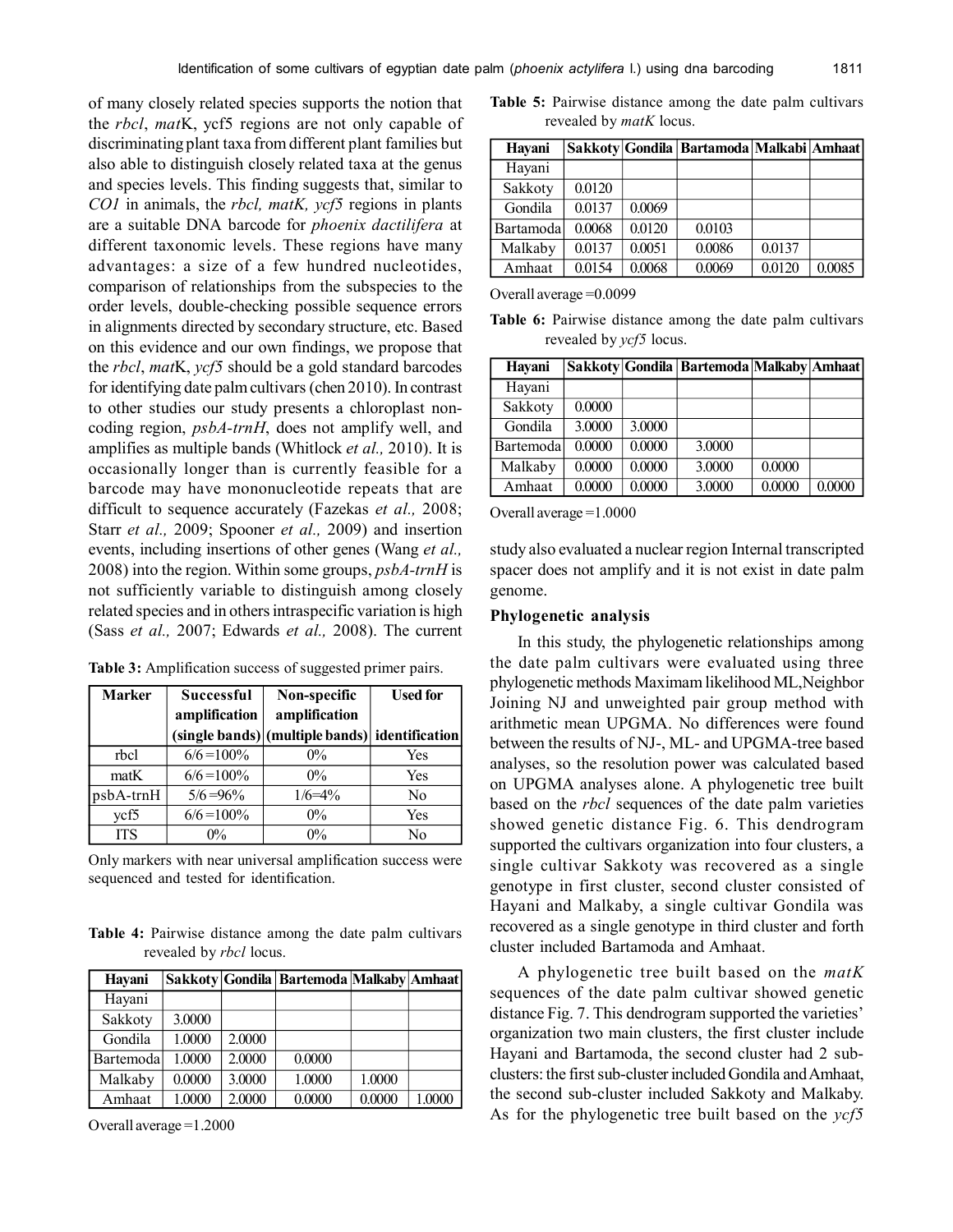

**Fig. 6:** Phylogenetic tree of date palm cultivars constructed on the basis of *rbcl* sequences using the UPGMA method. Branch length was calculated by Tamura 3 parameter method.



**Fig. 7:** Phylogenetic tree of date palm cultivars constructed on the basis of *matk* sequences using the UPGMA method. Branch length was calculated by Tamura 3 parameter method.



**Fig. 8:** Phylogenetic tree of date palm cultivars constructed on the basis of *Ycf5* sequences using the UPGMA method. Branch length was calculated by Tamura 3 parameter method.

sequences of the date palm varieties showed genetic distances Fig. 8. This dendrogram supported the cultivar organization into four clusters, the first cluster included a single cultivar Gondila, second cluster consisted of Hayani third cluster consisted of Sakkoty forth cluster had 2 subclusters: the first included Bartamoda, the second subcluster included Amhaat and Malkaby.

# **Conclusion**

Identification and discrimination is very important to save the quality and performance of cultivars of dates in local markets. The data showed that Egyptian date palm cultivars are identified by three plastied; *matk , rbcl* and *ycf5* loci were not only a strong promise as a potential barcode for date palm cultivars but they were also useful for explaining the phylogenetic relationships at this taxonomic level., the *psbA-trnH* region cannot be used as a barcode gene for date palm cultivars.

# **References**

Ahmed, A. and R.M. Enan (2014). DNA barcoding based on plastid *mat*K and RNA polymerase for assessing the genetic identity of date (*Phoenix dactylifera* L.) cultivars.

*Genet. Mol. Res.,* **13(2):** 3527-3536.

- Ahmed, A. and R.M. Enan (2016). Cultivar-level phylogeny using chloroplast DNA barcode *psbK-psbI* spacers for identification of Emirati date palm (*Phoenix dactylifera* L.) varieties.
- Al-Qurainy, F., S. Khan, F.M. Al-Hemaid, M.A. Ali, M. Tarroum, and M. Ashraf (2011). Assessing Molecular Signature for Some Potential Date (*Phoenix dactylifera* L.) Cultivars from Saudi Arabia, Based on Chloroplast DNA Sequences *rpoB* and *psbA-trnH*. *Int. J. Mol. Sci., 12***:** 6871-6880.
- Biglari, F., A.F. Al Karkhi and M. Easa (2007). Antioxidant activity and Phenolic content of various date palm (*Phoenix dactylifera*) fruits from Iran. *Food Chem.,* **107:** 1636–1641.
- CBOL Plant Working Group (2009). A DNA barcode for land plants. *Proc. Natl. Acad. Sci.,* USA **106:** 12794-12797. S. Chen, H. Yao, J. Han and C. Liu (2010). Validation of the ITS2 region as a novel DNA barcode for identifying medicinal plant species. *PLoS One*, **5:** e8613.
- Chao, C.C.T. and R.R. Krueger ( 2007). The date palm (*Phoenix dactylifera* L.): overview of biology, uses, and cultivation. *Hort. Science,* **42(5):** 1077-1082.
- Chase, M.W., N. Salamin, M. Wilkinson and J.M. Dunwell (2005). Land plants and DNA barcodes: short-term and long-term goals. *Philos. Trans. R. Soc. Lond B. Biol. Sci.,* **360:** 1889- 1895.
- Chen, S., H. Yao, J. Han and C. Liu (2010). Validation of the ITS2 region as a novel DNA barcode for identifying medicinal plant species. *PLoS One,* **5:** e8613.
- Chiou, S.J., J.H. Yen, C.L. Fang, H.L. Chen and T.Y. Lin (2007). Authentication of medicinal herbs using PCR-amplified ITS2 with specific primers. *Planta Med.,* **73:** 1421–1426.
- Devey, D.S., M.W. Chase and J.J. Clarkson (2009). A stuttering start to plant DNA barcoding: microsatellites present a previously overlooked problem in non-coding plastid regions. *Taxon,* **58:** 7-15.
- Dhingra, A., A.R. Jr Portis and H. Daniell (2004). Enhanced translation of a chloroplast-expressed *Rbc*S gene restores small subunit levels and photosynthesis in nuclear *Rbc*S antisense plants. *Proc. Natl. Acad. Sci. USA,* **101:** 6315– 6320.
- Edwards, D., A. Horn, D. Taylor, V. Savolainen and J.A. Hawkins (2008). DNA barcoding of a large genus, *Aspalathus linearis* L. (*Fabaceae*). *Taxon,* **57:** 1317–1327.
- El-Juhany, L. (2010). Degradation of date palm trees and date production in Arab countries: causes and potential rehabilitation. *Aust. J. Basic Appl. Sci.,* **4(8):** 3998-4010.
- Enan, M.R. and A. Ahmed (2014). DNA barcoding based on plastid *matK* and RNA polymerase for assessing the genetic identity of date (*Phoenix dactylifera* L.) cultivars. *Genet. Mol. Res.,* **13:** 3527-3536.
- Fazekas, A.J., K.S. Burgess, P.R. Kesanakurti, S.W. Graham and S.G. Newmaster (2008). Multiple multilocus DNA barcodes from the plastid genome discriminate plant